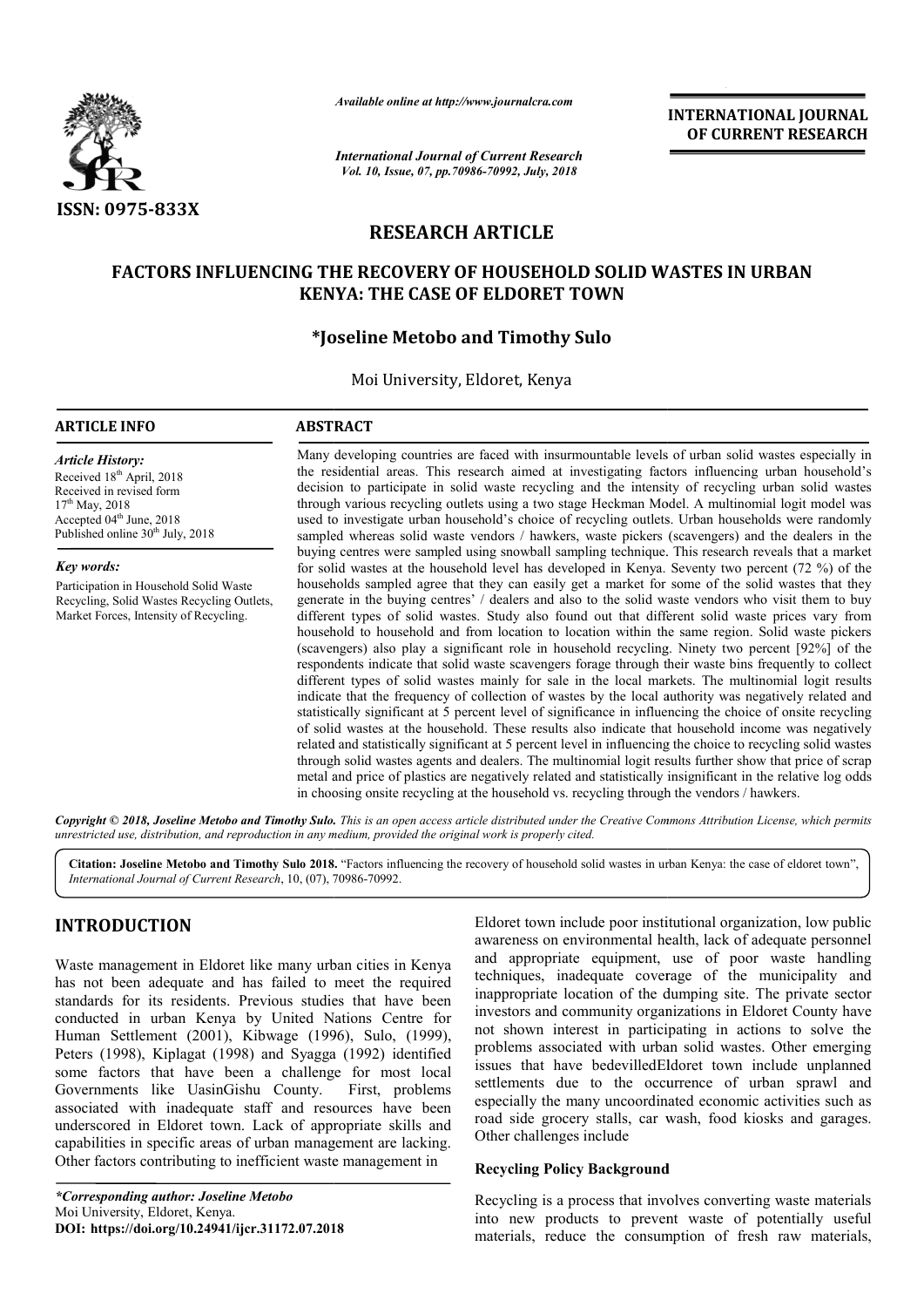reduce energy usage, reduce air pollution and water pollution by reducing the need for "conventional" waste disposal and lower greenhouse gas emissions as compared to plastic production. Recycling is a key component of modern waste reduction and is the third component of the "*Reduce, Reuse, and Recycle* waste Hierarchy (Hansen 2002). Household solid waste recycling was the main focus in this research and involves either reuse or selling of recyclable non-food waste materials that include many kinds of glass, paper, metal, plastic, textiles, and electronics to solid waste vendors moving from one house to another. Conversion of waste to energy was not considered in this research because this does not take place in Eldoret. However, the County Government in Eldoret intends to source for a '*Waste to Energy'* investor. This research is consistent with resource conservation and recovery that is defined as the reduction of the amounts of solid wastes that are generated, reduction of overall resource consumption and utilization of recovered resources (Elknington J. et al 1989). Urban industrialization has witnessed rapid growth, lack of space for expansion and the limitation of the natural cycle to operate. Recycling gained momentum only a few years ago in Kenya due to the complexity involved in the integration of communities, business establishments and industries in the recycling system [National Environmental Management Authority, (NEMA) 2008]. By 1998, there were over twenty six [26] companies engaged in the waste recycling industry. These companies include among others, Nairobi Plastics, Central Glass, Kamongo Waste Paper, Madhu Paper, and Kenya Reclaim Rubber Co., Premier Rolling Mills. These industries play a key role in resource recovery of solid waste by buying recovered material from the scavengers for reprocessing at their factories. The materials that are often recycled from solid waste include waste paper, cardboard, glass, metal and rubber. Given that there is a considerable demand, recycling and resource recovery offers good scope for employment generation and potentially has both positive economic and environmental impacts.

# **Recycling Policy Questions and Issues**

In Eldoret, Materials to be recycled are brought to a collection centres from households, commercial or picked up from the Eldoret Landfill, then sorted, cleaned and are either reprocessed into new materials or sold to agents who transport to bigger recycling factories in Eldoret and in Nairobi, Kenya's Capital City. Solid waste vendors buy the materials from households and sell to agents in the collection centres. The collection centres are located in the residential and commercial areas in Eldoret Town. Typical non-food recyclables that have been found from households are plastics containers, polythene bags, newspapers, magazines, cardboard boxes, old motor vehicle tyres, paper, plastic bottles, glass bottles and jars, metal and metal cans, brass and aluminium wastes. Organic solid wastes were not considered in this study due to its bulkiness and most urban households would rather dispose in municipal receptacles. Some of the Solid Waste Metals collected can go to the market straight away. For instance solid waste metals collected normally easily find instant buyers for welding in the informal market [*Jua Kali*]sector in Kenya. Recycling of a material would produce a fresh supply of the same material or other products. Conversion of organic solid wastes to energy does not take place in Eldoret despite success stories in other parts of Africa on Waste to energy (WTE) strategies using municipal solid wastes. According toOlaleye et al 2013, waste to energy strategies using municipal solid wastes in Nigeria is viable and can be integrated into the waste management strategy while simultaneously producing energy and can reduce pollutant emissions in urban areas. Some of the policy questions and issues under consideration in this research include the following: Why do households recycle solid wastes in Kenya? Are there any household motivating factors that are important to policy makers? How do the Local Governments in Kenya consider recycling of wastes in Kenya? Are there any policies in Kenya that encourage or penalize recycling of wastes and what are the most successful policies? If recycling of solid wastes is good, what are the central and county governments of Kenya or National Environmental Management Authority [NEMA] doing about it? Some of the policy strategies that have been proved successful in Kenya and other parts of the world include but not limited to the following;

- Amount of *money assigned to goods containers* such as bottles, cartons, crates among others. This policy is used in Kenya's Coca Cola, Kenya Breweries companies among other beverage companies. Beverage containers for hard and soft drinks have an assigned figure varying from Ksh 10 to Ksh 20 depending on the size and type of beverage. This amount is refunded upon return of used bottle for recycling.
- *Pay as you throw* type of policy has also been known to encourage recycling. This is an amount assigned to certain goods refunded upon return for disposal by some designated company. For instance, tyre and battery bills in the US require a fee or deposit at the time of purchase to cover cost of disposal at the end of life of the tyre or battery.
- Government policy *to licence recycling facilities in* various counties in Kenya throughNational Environmental Management Authority [NEMA] is a point of concern in research with respect to the licence conditions, operation and monitoring.
- Plastic waste management in other nations involves the use of economic instruments such as taxes and levies. For instance, Ireland introduced a 15-euro cent levy or surcharge on plastic bags provided by shops. The results are a success in re use and recycling of plastics bags
- The key stakeholders in this research include but not limited to solid waste Vendors, City Councils and County Governments, Ministry of Public Health, National Environmental Management Authority [NEMA], Ministry of Environment and Natural Resources and other development and environment agents.

# **Literature Review**

# **Factors Influencing Participation and Intensity of Solid Waste Recycling**

Previous researches on wastes recycling have focussed on technical and management issues. Technical issues include controlling litter, odour, pests and meeting fire codes (Magnum, 1990). Other technical issues include colour, size, shape and location of recycling containers, Gruder-Adams, (1990). Educations, recycling knowledge and environmental attitudes have also been found to be related to environmentally responsible behaviour (Gruder-Adams, 1990). Attitude variables include pre-ecological attitudes, belief in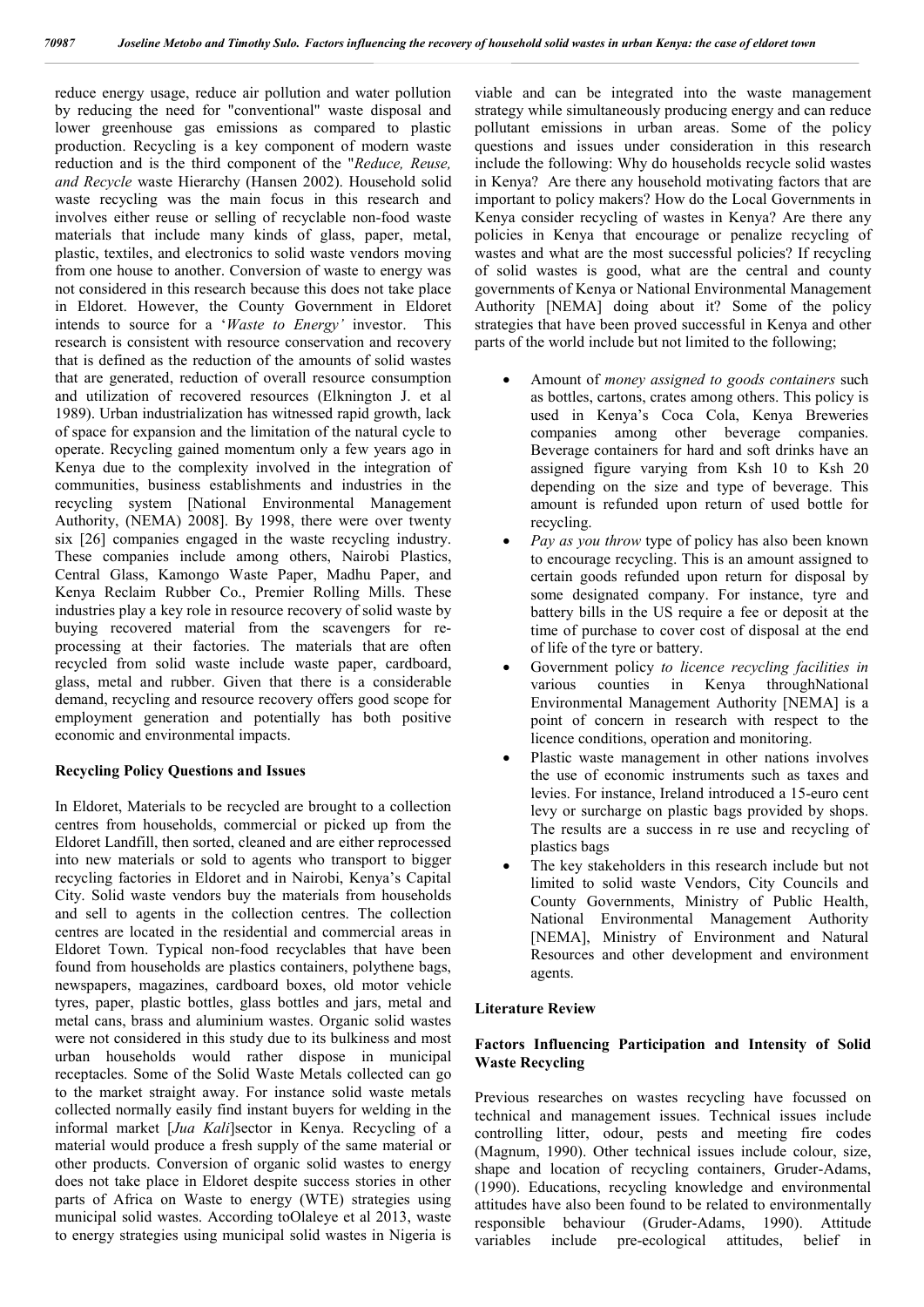effectiveness of recycling and belief in seriousness in environmental problems. Resource recovery and recycling in developing countries are usually driven by forces different from those in the developed nations. Hines et al (1986) also confirmed that knowledge of action strategies has an influence on responsible environmental behaviour. Stacy M. L. (2003) studied factors affecting participation in recycling programs in state capitals of USA. Stacy M.L.[2 003], found that as property values such as homes and land increase, participation in solid wastes recycling programs tend to increase and that highest rates of participation are observed when economic incentives are involved. Results of this research indicated that there was a significant correlation between participation and median values of owned homes, percent renter occupied housing units, level of education and main type of recycling program. On the other hand, Oskamp (1995) observed that when recycling is made convenient, participation in solid wastes recycling tends to increase. In the developing countries the impetus is low opportunity cost of labour, low purchasing power and the scarcity of many raw materials.

A study by Afroz R. *et a*l (2008) in Dhaka city, Bangladesh indicates that significant factors for household willingness to recycling wastes were age, education, attitudes toward recycling and knowledge about recycling. Shaufique *et al* (2010) studied the effect of income and demographic characteristics on solid wastes recycling rates in Minnesota, USA. Their results indicate that variable pricing of waste disposal increases the rate of solid waste disposal. They also found out that policy issues such as enactment of recycling ordinances and cumulative expenditures on recycling education significantly increase the rate of solid waste recycling in Minnesota, USA. According to Organization for Economic Cooperation and Development (OECD) 2013, households with higher incomes are more likely to dispose their solid wastes rather than recycle. These households also demand more collection services. The study also observes that the effect of income on solid waste recycling is inconclusive. However, it is believed that recycling among households tend to decrease as income increases for some materials, OECD (2013). This could be because as income rises, the opportunity cost of recycling solid wastes greatly increases. Jean-Daniel et *al (*2006) investigated factors that influence willingness to recycle electronic wastes in California, USA. Their research found out that gender, education, convenience, and environmental beliefs are the key factors that influence recycling of electronic wastes in California. Income and politics were found to be insignificant in influencing recycling of electronic wastes in California, USA.

Ashenafi Haile (2011) carried out a study in Ambo Town, Ethiopia on the determinants of effective household solid waste management. The study results indicated that gender, education, distance from main road, awareness and the access to solid waste collection services are the key determinants of effective household solid wastes management in Ambo Town, Ethiopia. Dickson Etengenen (2012) investigated Municipal Solid Waste Management in Grahamstown in the Republic in South Africa. The major findings of the study were that poor methods of waste disposal, inadequate public awareness and poor enforcement of waste management by-laws affected solid waste management in Grahamstown in South Africa. It was also noted that lack of incentives adversely affected recycling of wastes in Grahamstown in South Africa. Agnes Jonton Kamara (2006), investigated factors affecting household

participation in solid waste disposal and recycling in Tshwane Metropolitan area in the Republic of South Africa. The study found out that the distance from the Central Business District, household income, level of education and especially environmental Education affect household participation in domestic disposal and recycling. The Highest level of participation in solid waste disposal and recycling was observed in the Central Business District of Tshwane Metropolitan area in Waterkloof and Lynnwood and Participation decreases outwards to the suburbs in Mamelodi. Robin R. J. et al (2000) also investigated factors affecting solid waste recycling intensity in twenty metropolitan areas in USA. Specifically, he investigated the impact of two popular solid waste programs on the percent recycled of glass bottles, plastic bottles, aluminium, newspaper, and yard waste in the households. Results indicate that kerbside recycling has a significant and substantial positive effect on the percentage recycled of all the five materials. Unit price was found to be insignificant in influencing the level of solid waste recycling. Benefits of resource recovery are enormous. Cointreau (1982) notes that the resulting savings in energy from using recovered versus virgin materials as manufacturing feed stocks are estimated to exceed 1300 million KW of electricity or 14 million tons of coal. He further notes that wastes should be viewed as resources that are only out of place and some effort is therefore needed to put them to use. Sulo T.( 2012) notes that there is need to strengthen existing enterprises that recycle Agricultural Solid Wastes so as to increase their scale of operation and demand for more of these raw materials in Eldoret Municipal Council, Kenya.

#### **Choices of Household Solid Wastes Recycling Outlets**

There are few studies today on the choices of solid wastes recycling outlets and preferences. Recycling of solid wastes in Africa have recently come into sharp focus mainly because concerned authorities are challenged and are considering alternative solid waste management strategies. Using a choice experiment method, Katia K. *et al* (2006) investigated household preferences for kerbside recycling services in London. The results of this study indicated that social, economic and attitudinal characteristics of respondents are important on the choice of recycling services in London. Specifically, households are keen on the number of "dry'' materials collected, collection of compost, collection of textile and the frequency of collection when making a choice for kerbside recycling services in London. Othman J. (2012 ) also used a choice model and contigent valuation method to investigate willingness to pay for the different waste services in Malaysia. The results on Kerbside recycling was not conclusive. However, contigent valuation results show that households derive positive utility from the provision of different recycling facilities and compulsory Kerbside recycling.

#### **Factors Motivating the Choice of Household Solid Waste Recycling Outlet**

## **Multinomial Logit model**

To determine the factors influencing the choice of household recycling outlet in Eldoret, a multinomial logit model was used. The choice of a given recycling outlet is discrete because it is chosen among other existing alternatives. Households in the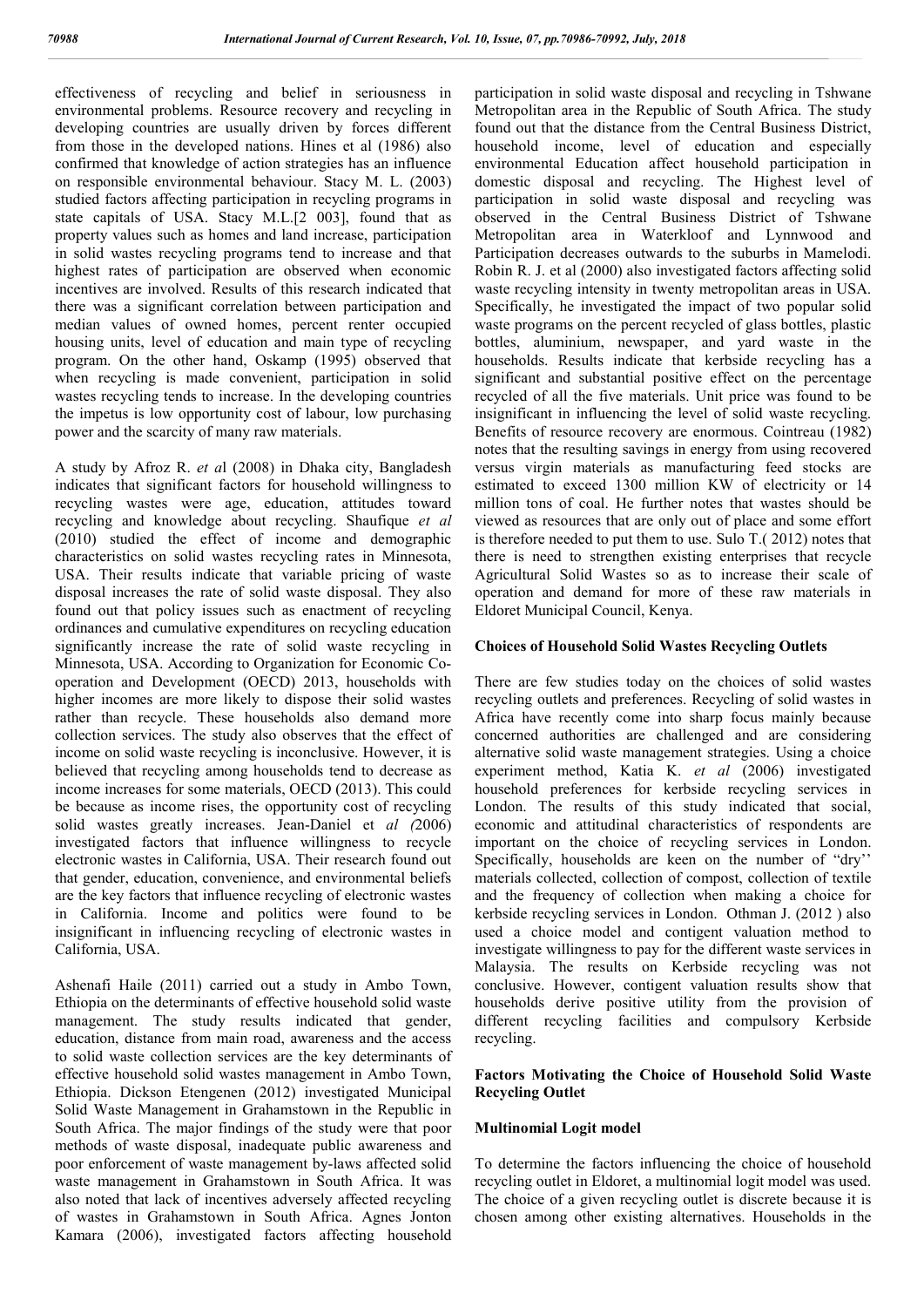study area could participate in solid waste recycling in any of the following three categories.

- Onsite recycling at the household.
- Recycling through solid waste vendors / Hawkers.
- Recycling through agents / dealers in the buying centers'.

Assuming that P**ij** represent the probability of choice of any given recycling outlet by the households, the equation representing this is given as.

$$
P_{ij} = \beta_o + \beta_1 X_1 + \dots + \beta_k X_k + e \dots \dots \dots \dots \dots \dots \dots \dots \dots \dots \dots \dots (1)
$$

Where i represent the choice of recycling outlet such that  $1 =$ onsite recycling,  $2 =$  recycling through vendors / hawkers and 3  $=$  Recycling through agents  $\overline{\ }$  dealers. Xi are factors affecting choice of a recycling outlet and  $\beta_i$  are the parameters to be estimated and e is the error. The model estimates are used to determine the probability of choice of a recycling outlet given j factors affect the choice. With the three recycling outlets, the log odds ratio is given as:

In 
$$
(P_{ij}/P_{ik}) = \mathcal{E} + \beta_1 X_1 + \beta_2 X_2 + \dots + \beta_k X_k + e \dots \dots \dots \dots (2)
$$

Where *Pij*is the probability of the choice recycling outlet and  $P_{ik}$  is the alternative recycling outlet. In  $(P_{ij} / P_{ik})$  is a natural log of probability of choice j relative to probability of choice k. Ԑ is a constant, *βi* are parameter estimates and *e* is the error term. The independent variables include age, level of education, gender, household income, household size, distance to landfill, price of scrap metal, price of plastic wastes and frequency of waste collection by the local authorities. The dependent variable is polychotomous and is the household choices to recycle solid wastes. It includes,  $1 =$  onsite recycling,  $2$  = recycling through vendors / hawkers and  $3$  = Recycling through agents / dealers. The table 1 here below shows the details of these variables under consideration in the multinomial logit model.

## **Factors Affecting the Choices of Solid Wastes Recycling Outlets**

#### **Multinomial Logit Model**

Three key solid waste recycling outlets were observed at the household level in Eldoret. They include onsite recycling where household would put to use the different types of solid wastes such as scrap metals, plastic containers and paper wastes. Households also have alternative ways to participate in solid waste recycling through vendors / hawkers and through various agents and dealers who recycle solid wastes. Figure 9 here below show the common recycling outlets and it is noted that 51.3% of the household prefer recycling through vendors / hawkers who move from house to house in search of recyclable solid wastes materials. This is followed by recycling through agents or dealers at 29.53%. To investigate factors that motivate households to use the different recycling outlets preferred, a multinomial logit model was used. Recycling through vendors and hawkers in this analysis was used a base outcome. The output here below has two parts. It is labelled with the categories of the solid waste recycling Outlets outcome variable. They correspond to the following two equations below:

ln(P(onsite recycling)/ P(vendors/hawkers)) =  $β_1X_1+β_2X_2$  + ………+ βkXk …………………(3)

ln(P(agents/dealers)/P(vendor/hawkers)) =  $\beta_1X_1+\beta_2X_2$  $\ldots \ldots \ldots + \beta_k X_k$  (4)

Where **βi**'s are the regression coefficients.

The multinomial logit results in the table indicate that the frequency of collection of wastes by the local authority was negatively related and statistically significant at five (5) percent level of significance in influencing the choice of onsite recycling of solid wastes at the household.



Source: Field Survey, 2014

**Figure 1. Common Household Recycling outlets**

A one-unit increase in the variable, frequency of collection, is associated with a 0.68 decrease in the relative log odds of choosing onsite recycling as a household recycling outlet vs. choosing vendors /hawkers as a recycling outlet. The results also indicate that a one-unit increase in the variable frequency of collection is associated with a .0804 decrease in the relative log odds of choosing agents /dealers as an outlet to recycle solid wastes vs. choosing vendors /hawkers as a recycling outlet. These results are plausible considering the fact that as frequency of collection of wastes decreases in the residential areas, it is expected that the tendency of household onsite recycling increases. Further, the results also indicate that household income was negatively related and statistically significant at 5 percent level in influencing the choice to recycling solid wastes through solid wastes agents and dealers. The relative log odds of choosing to recycle solid wastes through solid wastes agents and dealers vs. choosing vendors /hawkers as a recycling outlet will decrease by 0.00014 following a one unit increase in the variable household income. Recycling through dealers and agents is likely to fetch better prices and more utility as compared to onsite recycling and recycling through the vendors / hawkers. Consequently as household income decreases, it is expected that households are more likely to choose a much better recycling outlet; recycling through dealers and agents. Results above also show that price of scrap metal and price of plastics are negatively related and statistically insignificant in the relative log odds of in choosing onsite recycling at the household vs. recycling through the vendors / hawkers.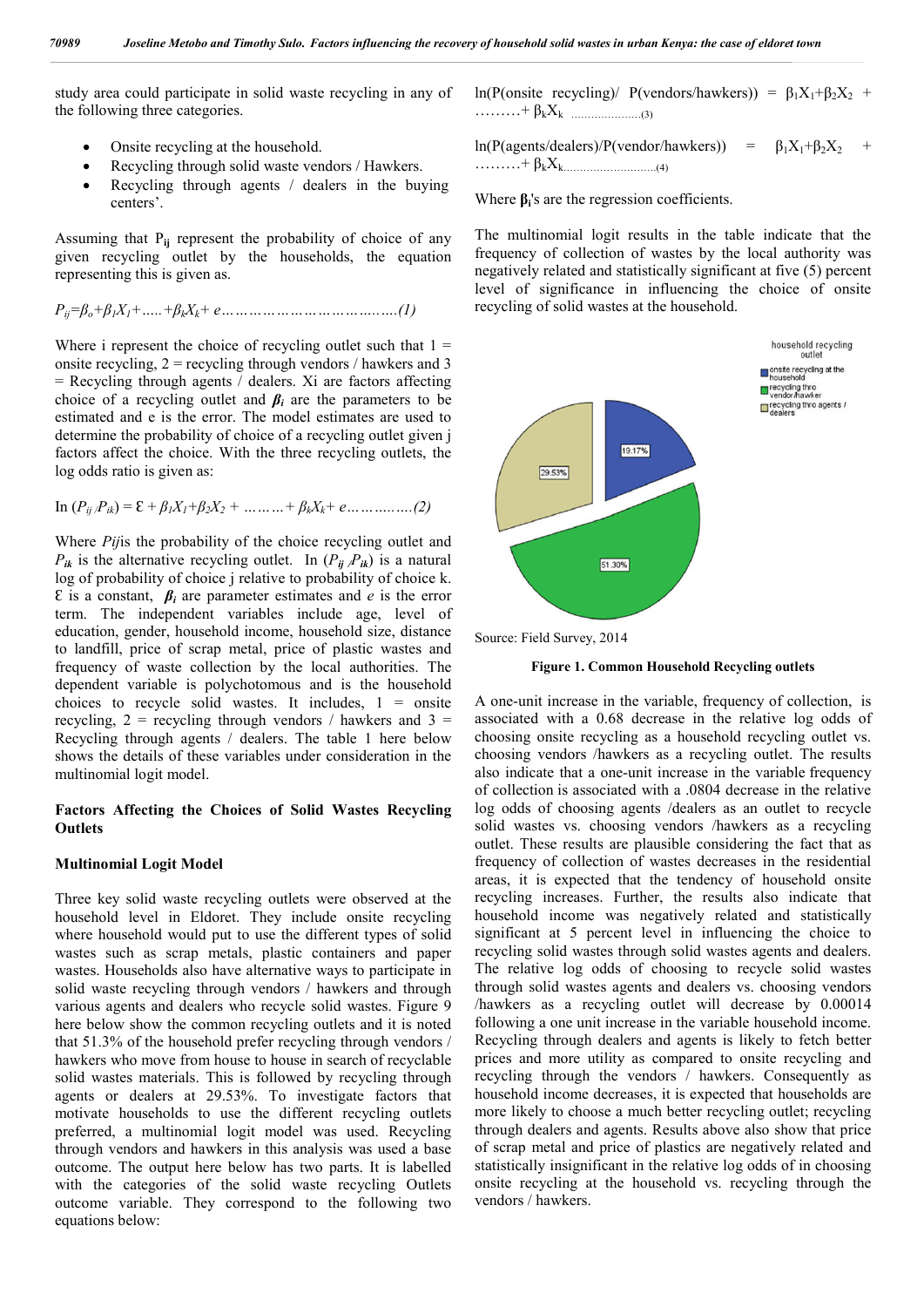| Solid Waste Recycling outlets          | Coefficient  | Robust standards errors | Z-statistic | P-value | Confidence interval |             |
|----------------------------------------|--------------|-------------------------|-------------|---------|---------------------|-------------|
| <b>Onsite Recycling</b>                |              |                         |             |         |                     |             |
| Price of scrap metal                   | $-0.012$     | 0.035491                | $-0.35$     | 0.727   | $-0.0819$           | 0.057       |
| Household size                         | 0.00522      | 0.214                   | 0.02        | 0.981   | $-0.414$            | 0.425       |
| Gender                                 | .858         | 0.794                   | 1.08        | 0.28    | $-0.698$            | 2.415       |
| Price of plastic waste                 | $-.029$      | 0.0570                  | $-0.51$     | 0.607   | $-0.141$            | 0.0824      |
| Distance to landfill                   | $-0.0027$    | 0.03919                 | $-0.07$     | 0.945   | $-0.0795$           | 0.0740      |
| Education                              | 0.396        | 0.261                   | 1.52        | 0.129   | $-0.1155$           | 0.907       |
| Age                                    | $-0.0466$    | 0.042                   | $-1.11$     | 0.269   | $-0.1292$           | 0.0360      |
| Household Income                       | $-0.0000803$ | 0.00000454              | $-1.77$     | 0.077   | $-0.00017$          | 8.7e-06     |
| Frequency of collection of wastes      | $-0.687$     | 0.223                   | $-3.08$     | 0.002   | $-1.1249$           | $-0.249$    |
| Recycling thro'<br>2.                  |              |                         |             |         |                     |             |
| vendors/hawkers                        |              | Base outcome            |             |         |                     |             |
| 3.<br>Recycling thro' agent / dealers. |              |                         |             |         |                     |             |
| Price of scrap metal                   | 0.00786      | 0.055                   | 0.14        | 0.887   | $-0.1006$           | 0.11632     |
| Household size                         | 0.0916       | 0.1879                  | 0.49        | 0.626   | $-0.2767$           | $-0.4600$   |
| Gender                                 | $-1.1732$    | 0.9809                  | $-1.2$      | 0.232   | $-3.0959$           | 0.7493      |
| Price of plastic waste                 | 0.01209      | 0.0963                  | 0.13        | 0.900   | $-0.1767$           | 0.2009      |
| Distance to landfill                   | 0.0620       | 0.0590                  | 1.05        | 0.293   | $-0.0536$           | 0.1778      |
| Education                              | 0.1832       | 0.4462                  | 0.41        | 0.681   | $-0.691$            | 1.057       |
| Age                                    | 0.005        | $-0.562$                | 0.10        | 0.924   | $-0.104$            | 0.1155      |
| Household Income                       | $-0.0001434$ | 0.000618                | $-2.32$     | 0.020   | $-0.0002645$        | $-0.000022$ |
| Frequency of collection of wastes      | $-0.0804$    | 0.1984                  | $-0.41$     | 0.685   | $-0.4690$           | 0.30840     |

**Table 2. Multinomial Logit Results for the Choices of Solid Waste Recycling Outlets in Eldoret Town, Kenya**

Source: Field Survey, 2014

The same results also show that price of scrap metal and price of plastics are positively related and statistically insignificant in the relative log odds of in choosing recycling through agents and dealers at the household vs. recycling through the vendors / hawkers.. These results suggest that as prices of scrap metal and price of plastics decrease, household would rather choose onsite recycling as a recycling outlet than to choose recycling through the vendors / hawkers. These results also suggest that as prices increase, households would rather choose recycling of solid waste through dealers and agents as a recycling outlet than to recycling through the vendors / hawkers. Dealers and agents are likely to pay much better than the Vendors / Hawkers. The results also indicate that the distance to landfill is positively related and insignificant in the relative log odds of choosing recycling through agents and dealers at the household vs. recycling through the vendors / hawkers. The same distance to the landfill is also negatively related and insignificant in the relative log odds of choosing onsite recycling at the household vs. recycling through the vendors / hawkers. These results are plausible considering the fact that some residential areas are far and inaccessible to the local authorities and companies contracted to collect wastes. Consequently as the distance increases, more valuable solid wastes may be available and households are likely to choose recycling through agents and dealers at the household vs. recycling through the vendors / hawkers.

### **Factors affecting household recycling and intensity of solid waste recycling in Eldoret Town, Kenya**

**Heckman two stage model:** The Heckman two stage model results generated by the selection equation model and the outcome equation model are shown in table *3b* and table *3a*  here below at 10% levels of significance.

**Selection equation model:** The selection equation model provides results for the first stage of the Heckman model with household recycling decision as the dependent variable. The model was specified as  $yi = \alpha + \beta^1 x_1 + \beta^2 x_2 + \beta^3 x_3 + \beta^4$  $x_4 + \beta^5 x_5 + \beta^6 x_6 + \beta^7 x_7 + \beta^8 x_8 + \dots + e$ . Where Yi = 1 for households decision to recycle and  $Y_i = 0$  for households decision not to recycle solid wastes.  $x_1$  = age of household

head,  $x_2$  = gender of Household head,  $x_3$  = level of education of the respondents,  $x_4$  = occupation of the household head,  $x_5$ = household income,  $x_6$  = household size,  $x_7$ = amount solid wastes collected by the local authority,  $x_8$  = frequency of collection of the solid wastes by the local authorities,  $x_9$  = attitude of households towards solid waste recycling ,  $x_{10}$  = Recycling awareness,  $x_{11}$ = cost of rental payments. In a nutshell, the results indicate that variable 1 (age of household head) is statistically significant and positively influences the decision of households to recycle at 5% level of significance. The results also show that gender of the respondent is also statistically significant and influences the decision of households to recycle at 10 % level of significance. Household recycling tends to increase with female headed households. Household income and household size and the cost of rental payments per month were found to be statistically significant at 10% level of significance and negatively influence the decision by households to recycle solid wastes. As households' income increase, the tendency to recycle solid wastes by households decreases. It is also observed that as the cost of rental payments increase, households tend to switch away from recycling solid wastes as a source of livelihood to other sources of income. Results also indicate that the attitude towards recycling solid wastes for a living was statistically significant at 5 % level of significance and positively influences the important decision by households as to whether to recycle solid wastes or not. Based on these results, households that recycle solid wastes strongly disagree with the idea that recycling solid wastes as a source of livelihood is an indecent business. The level of education and type of occupation were found to be statistically insignificant at 10% level of significance, though positively correlated with the decision by households to recycle solid wastes. The amount of solid wastes collected by local authority for disposal and frequency of collection of solid wastes per week by the local authority were found to be statistically insignificant at 10 % level of significance and negatively correlated with the decision by households to recycle solid wastes. This sounds plausible because as more solid wastes are picked up for disposal, the decision by households to recycle solid wastes is affected negatively. Solid waste recycling awareness was also found to be statistically insignificant at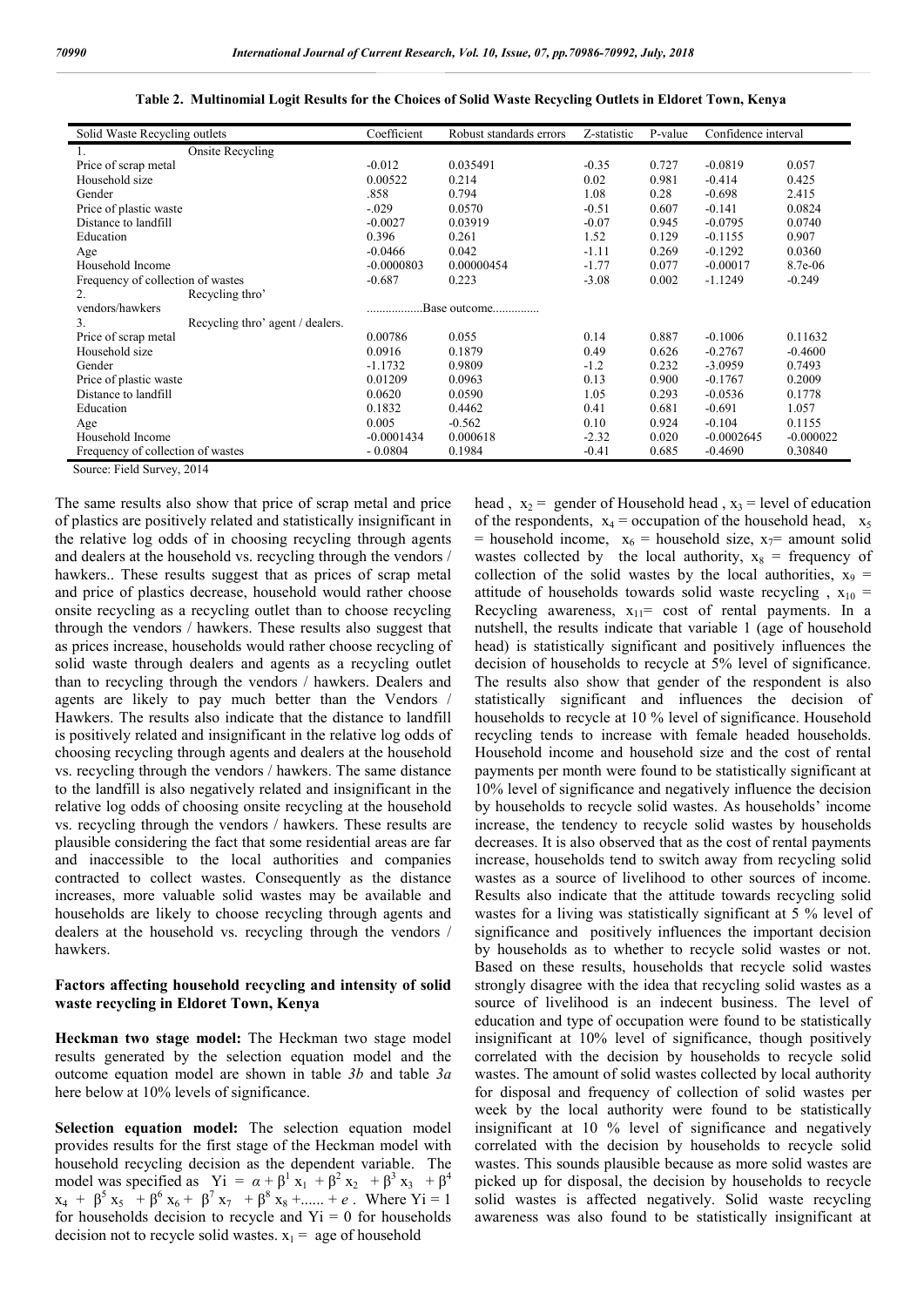10% level of significance, though positively correlated with the decision by households to recycle.

#### **Conclusions**

This researched aimed at investigating factors influencing urban households decision to participate in solid waste recycling [trade] and the intensity of trading urban solid wastes through recycling using a two stage Heckman Model. This research reveals that an upcoming market for solid wastes at the household level has developed in Kenya and that households can easily get a market for some of the solid wastes that they generate in the buying centres' / dealers. The solid waste vendors also frequently visit households to buy different types of solid wastes. It was also concluded that different solid wastes have prices varying from household to household and from location to location within the same region. This suggests that the market for the different types of solid wastes is still underdeveloped. Results from survey also indicate that some household give out their solid wastes for free without asking for any money from the vendors whereas other households not only sell at the door step but also transport to neighboring buying centers / dealers. Solid waste pickers (*scavengers*) were also found to play a significant role in household recycling in Eldoret, Kenya. Ninety two percent (92%) of the respondents indicate that solid waste scavengers forage through their waste bins frequently to collect different types of solid wastes mainly for sale in the local markets in the neighborhoods. Urban households sampled in the study area expressed animosity and suspicion towards these solid wastes scavengers mainly due to vandalism and other illegal vices in their desperate search for valuable solid wastes. Solid waste dealers in the buying centers and the vendors other the other hand equally expressed deep dissatisfaction from the local authorities due to stringent measures to acquire a permit so as to operate in solid waste especially scrap metal business. The study found out that some dealers operated without license in UasinGishu County. At some point, scrap metal business was banned in Nairobi County mainly due to vandalism. Other challenges observed include inadequate market information among urban households and most other stakeholders. Further, banning of recycling some solid wastes in other counties complicates pricing of various solid wastes all over the country. This situation creates risk and uncertainty in dealing in these solid wastes and unfavorable price fluctuation.

#### **Actionable Policy Recommendations**

- This study found out that there are too many Small and Microenterprises (SME) fumbling in the dark with socioeconomic, political and legal challenges associated with recycling of solid wastes in Kenya. With the onset of devolution of Government functions in Kenya, there is need for County Governments and other stakeholders to develop *a policy framework that will support small and microenterprises dealing in recycling of specific solid wastes.* There is need to provide an enabling environment by reducing the licensing fees, avail adequate market information and eliminate too many procedures in acquiring permits to recycle various solid wastes.
- This study found out that there is a high level of onsite recycling going on among urban households. This strongly suggests that there are too many solid wastes that can still be taken back to various factories

/ industry for re-use as long as there is an appropriate policy is in place. *The policy that assigns an amount of money for every waste bottles, cartons, tyres, crates, plastic cans and bags that are returned to the factory or to the shopping stores / supermarkets*can have a great impact in stimulating recycling of solid wastes.

- This study also observed that solid wastes mixed up and messy is a challenge to recycling in the study area. To encourage recycling, county governments and other stakeholders should consider adopting *a policy on separation and standardization* of solid wastes.
- Based on the multinomial logit results, distance from the landfill and frequency of collection of solid wastes greatly influences household choice of recycling outlets. It is *therefore recommended that small and Microenterprises dealing solid waste recycling be encouraged in urban areas distant from landfills and with low frequencies solid wastes collection* by the local authorities.
- Based on the Heckman Selection model Results, awareness was found to be insignificant in decision making to participate in solid wastes recycling. A policy that boosts the level of awareness on solid waste recycling in Kenya through taxes and levies on plastic bags cans among others provided in shopping stores. *A policy surcharge for every recyclable item can encourage recycling* in Kenya.

# **REFERENCES**

- Agnes JontonKamara 2006. Household Participation In Domestic Waste Disposal And Recycling In The Tshwane Metropolitan Area: An Environmental Education Perspective. Master Thesis In Environmental Education, University Of South Africa , South Africa (2006).
- Ashenafi Haile 2011. Determinants of Effective Household Solid Waste Management Practices: The Case Of Ambo Town – West Showa, Makele, Ethiopia.
- CIDP 2013. UasinGishu County Integrated Development Plan (CIDP, 2013 -2018 ). Strategic Plan, UasinGishu County Government, 2013.
- Cointreau J.S 1982. *Environmental Management of Urban Solid Wastes in Developing Countries.* The World Bank Report, (1982).
- Cuevas V.C 1992. *Composting Of Solid Wastes in Urban Areas.* A Paper Delivered At A Workshop For Government Solid Waste Managers Organized By The Environmental And Management Bureau Of DENR Held On October 19-23, (1992) Tayatay City.
- Dickson Etengeneng 2012. Municipal Solid Waste Management in Grahamstown, Republic of South Africa, Degree Thesis for a Bachelor of Natural Resources Degree Programme in Integrated Coastal Zone Management , University of Novia, Raseborg. (2012).
- Elkinton J.J Chopley 1989 Cleaning Up the US Waste Management Technology and Third World. World Resource Institute, a Centre for Policy Research.
- Gruder-Adams, S. (1990), Recycling In Multifamily Units. Biocycle36-37.
- Hansen, W., Christopher, M., and Verbuecheln, M. (2002). European Union Waste Policies And Challenges For Local And Regional Authorities.